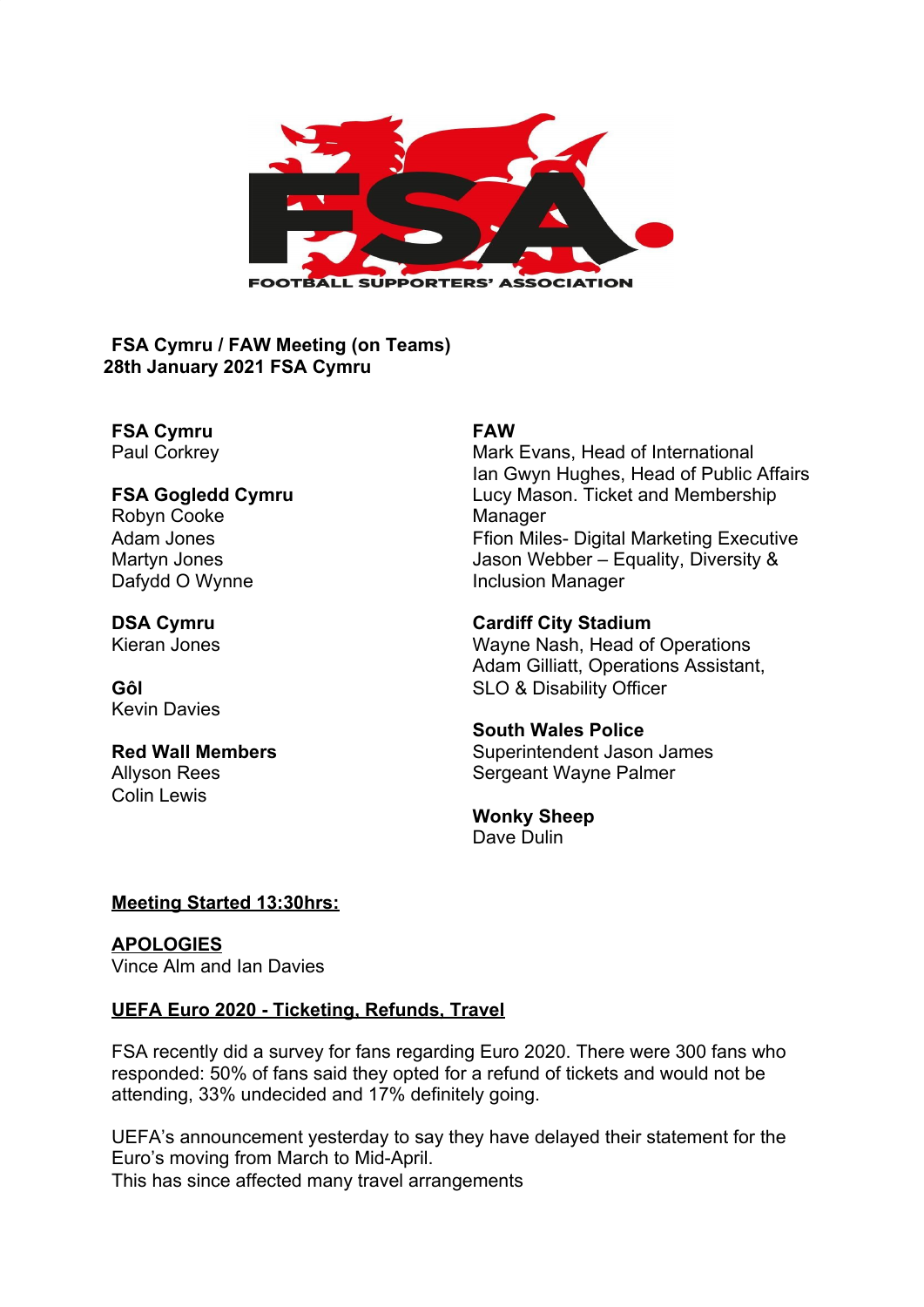PC said following FSE meetings he has been in, UEFA are still talking about the capacity of fans allowed at the stadiums, criteria is being put in place for all eventualities including full capacity, limited capacity and right down to behind closed doors.

WN said the dynamics are changing daily with the pandemic.

FSE have meetings with UEFA planned for February and March and are hoping for more information that can be released to the fans.

Many fans have lost monies on flights, some still fighting airlines to get cash back rather than a voucher.

A lot of patience and perseverance is needed to get monies back

. AR said all the travel members in the Cardiff City Supporters group travel that she arranges, have now had 99% of their monies back for the Euro's. Only one Italian hotel would not give monies for the deposit back, but have moved the dates to coincide with the 2021 dates in Rome.

DOW said he had lost monies from flight cancellations and is still fighting to get monies back for his family. AR advised Cash back

KD highlighted some queries sent in via social media, questioning the nature of the partnership between FAW and Wonky Sheep. – Under what circumstances even in a non-pandemic situation could customers apply for a refund as some booked have suffered bereavements and are also suffering financial difficulties as well as possible ill health themselves.

DD responded that booking pages are clearly marked that trips are non-refundable as a standard policy, but they would look at every scenario individually, and they do offer alternative options where fans can get their money back. However, as is standard in travel, issues such as ill-health or bereavement would usually be covered by travel insurance.

As far as this year's tournament goes until UEFA announce that the tournament is cancelled or no fans are allowed, or restrictions are put in place which prevents travel, the trips they have are going ahead.

The Wonky Sheep representative said they prefer to communicate direct with their clients individually rather than post on social media when it comes to updates about trips they are booked on.

Wonky Sheep are the recommended Travel partner for the FAW, however they do not run trips on behalf of the FAW. Wonky Sheep produce and manage their own logistics and T&Cs.

Social media is used more for communicating about trips going on sale, trip availability and general announcements. However, its various social media messaging channels are open for people to get in touch

AR asked what refund policy he has.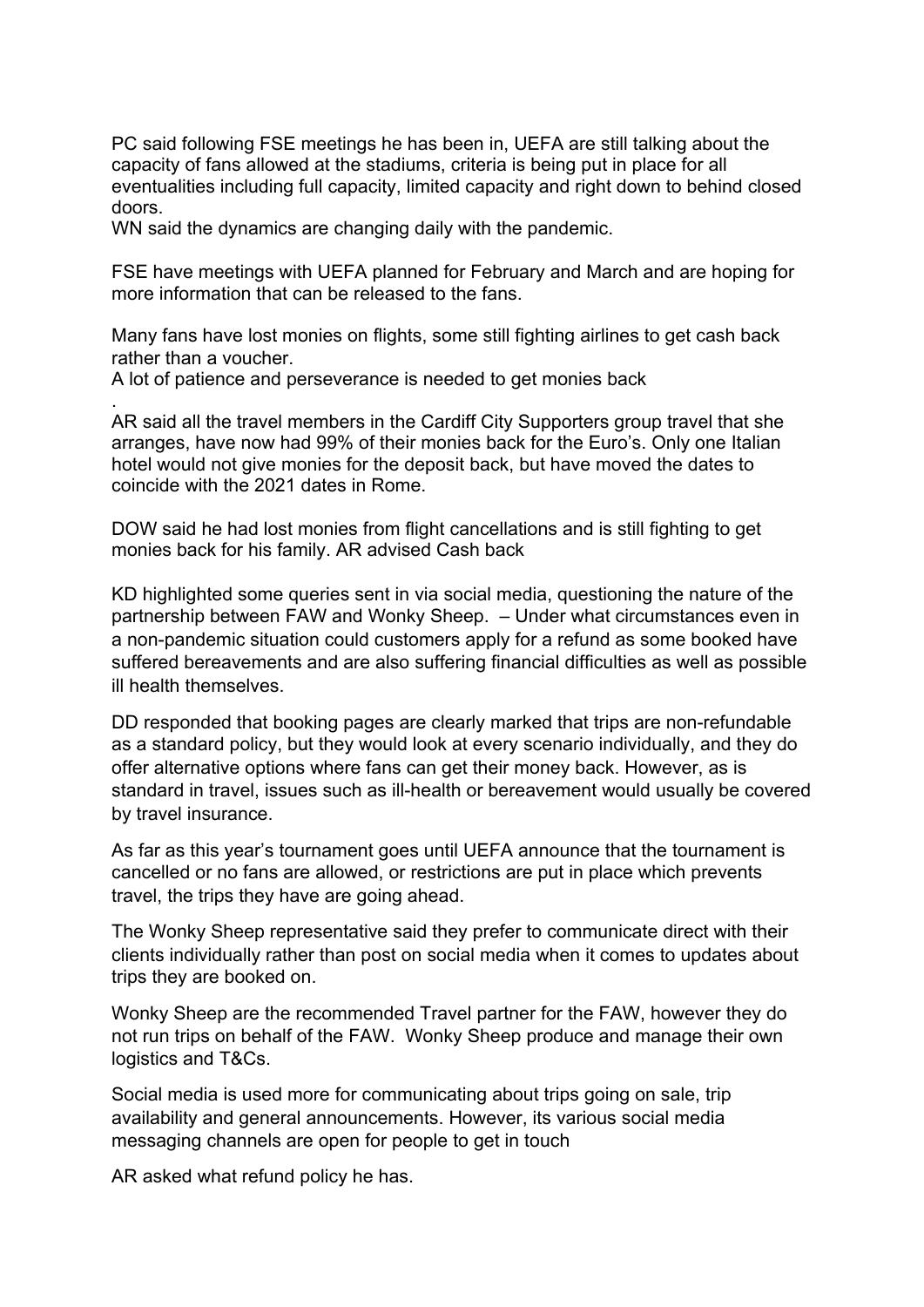DD responded that booking pages are clearly marked that trips are non-refundable as a standard policy but they would look at every scenario individually, and they do offer alternative options which can get fans their money back.

Following a question about travel insurance, he added that it is down to the individual to have the correct travel insurance and supporters are required to get insurance as part of their T&Cs.

However, it was pointed out that no matter where anyone travels or who they book with, they should always have the adequate travel insurance from the moment they book a trip.

#### **2022 FIFA World Cup Qualifiers – Planning, Travel**

PC asked DD for how the World cup games are selling on travel.

DD said the Belarus game in September is going slowly as expected due to the high price but as things stand it's the only option which gives the most flexibility, however the double header, Czech and Estonia is practically sold out.

WP asked how many are going to this double header, DD said about 170 people booked to date.

KJ asked if there were difficulties getting COVID Travel insurance, DD said there are a few companies that do it, Nationwide he believed currently offers the most options but people need to shop around. More options are coming on the market.

PC said it has been brought to the FSE attention that several fan groups across Europe are planning to boycott the World cup as it is being held in Qatar due to the current human rights and equality issues within Qatar

FSA Cymru did a survey last week and had a reply of 600, 35.4% said they would not be going if Wales qualify and 47% were not sure, a surprising result. WP asked if anyone had intent to going to the Belgium game in March, DD said they had no intention of going to the game, WN said all the pubs, Café's etc was closed and there was a curfew from 8pm – 6am currently in Brussels.

During the meeting there was a statement online that the game was behind closed doors and being played outside Brussels.

KD asked if there was any update on the Wales tickets for the qualifying games. LM said there had been no interaction with any parties due to Covid and many staff in different countries on furlough

#### **DSA Update (Disabled Supporters' Association)**

KJ said the original launch was planned for last year but Covid prevented the launch at a home game. There has been a lot of communication with Level Playing Fields, CAFÉ, FSA, FSE and the DAO at Swansea and Cardiff.

We hope to launch this year pre-Euro's and would welcome the input from the new Equality and Diversity Officer at the FAW Jason Webber.

KJ was very grateful to all the DAO, especially Adam at Cardiff City as the CCFC stadium excelled for Disability access.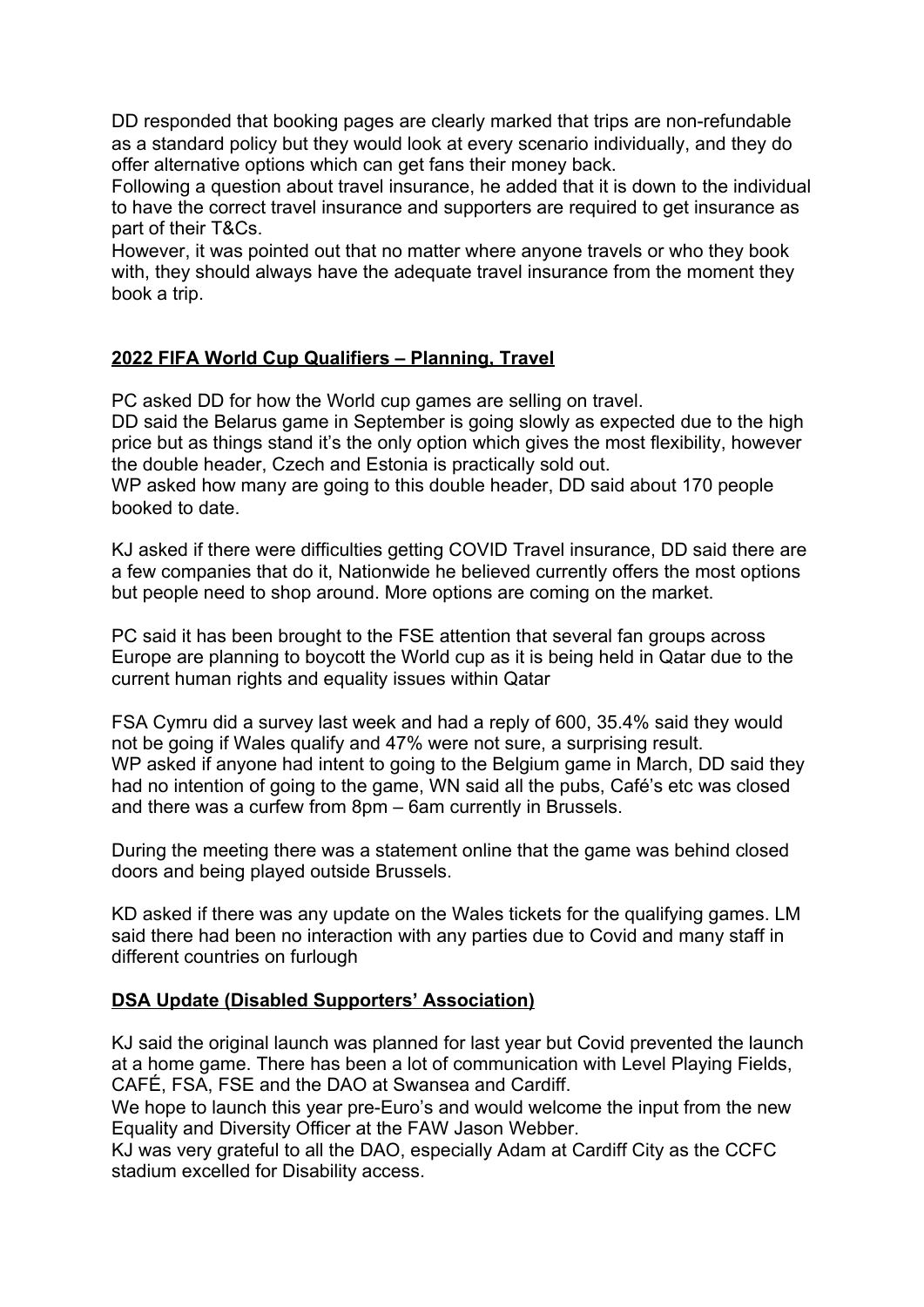#### **Jason Webber - Introduction**

JW introduced himself as starting with the FAW in June 2020, as their new Equality, Diversity and Inclusion Officer

His role is from Grass roots to the full international stage for every fan to have a voice.

Looking forward to working with Cymru DSA, he has spoken to Cath Dyers in West Wales and will speak with KJ asap.

He wants Wales to have an LGBT group like in other countries and welcomes anyone who is interested to contact him direct.

There is a lot of Education on Equality that is required.

JJ (SWP) asked if he was involved in racial equality within the game, JW said he had worked with Show Racism the red card for several years. JJ asked if JW could meet with the local Police football officers. JJ said no problems and would contact them soon.

#### **Red Wall Membership Update**

PC asked LM how many members the Red wall have, LM said there were 12k members

LM also said the membership runs from 2020 – 2022.

Due to the Pandemic, there had been no activities or the prizes, raffles planned, but once we are out of the Pandemic all this would be up and running.

LM said the FAW Coms team will look at ways to include FSA Cymru in Red Wall communications but at present could not publish surveys on their behalf.

#### **FAW Fan Forum**

PC asked if the FAW / ME had got any further, unfortunately due to lockdown this has not progressed. Again once we are out of the pandemic this can restart.

### **AOB**

GOL: KD said that even with the country in lockdown they have been fund raising and donating to various charities. Examples were:

Around £5000 raised

Raffles both USA and Finland games for signed shirts. They were done live at half time on Facebook

Total of over £5000 in donations

- England 2 donations
- Hope centre and Kennedy Leigh centre
- Ireland project fun
- School lunches in Rhondda